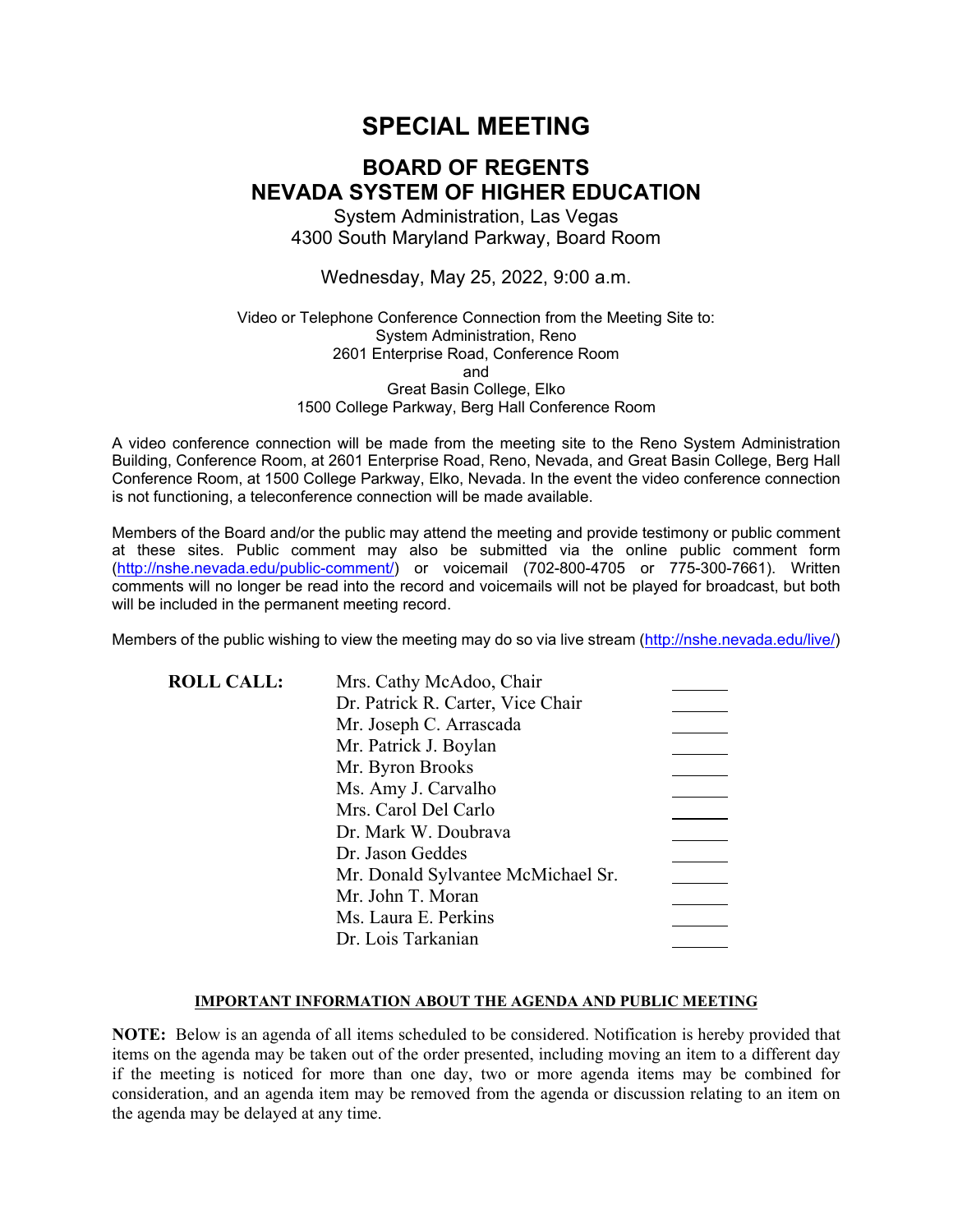In accordance with the Board of Regents' Bylaws, Title 1, Article V, Section 18, items voted on may be the subject of a motion to reconsider at this meeting. A motion to reconsider an item may be made at any time before adjournment of this meeting. Similarly, if an item is tabled at any time during the meeting, it may, by proper motion and vote, be taken from the table and thereafter be the subject of consideration and action at any time before adjournment of this meeting.

In accordance with the Board of Regents' Bylaws, Title 1, Article V, Section 12, a quorum may be gained by telephonic, video, or electronic transmission provided that notice to that effect has been given.

Some agenda items are noted as having accompanying reference material. Reference material may be accessed on the electronic version of the agenda by clicking the reference link associated with a particular item. The agenda and associated reference material may also be accessed on the Internet by visiting the Board of Regents website at: <https://nshe.nevada.edu/leadership-policy/board-of-regents/meeting-agendas/>

Many public libraries have publicly accessible computer terminals. Copies of the reference material and any additional support materials that are submitted to the Board of Regents Office and then distributed to the members of the Board of Regents after the posting of this agenda but before the meeting, will be made available as follows: 1. Copies of any such materials are available at the Board of Regents Offices at 2601 Enterprise Road, Reno, Nevada, and 4300 South Maryland Parkway, Las Vegas, Nevada. A copy may be requested by calling Keri Nikolajewski at (702) 889-8426; 2. Copies of any such materials will also be available at the meeting site.

Reasonable efforts will be made to assist and accommodate physically disabled persons to participate in the meeting. Please call the Board Office at (702) 889-8426 in advance so that arrangements may be made.

**CALL TO ORDER – ROLL CALL**

# **PLEDGE OF ALLEGIANCE**

### **1. PUBLIC COMMENT INFORMATION ONLY**

Public comment will be taken during this agenda item. No action may be taken on a matter raised under this item until the matter is included on an agenda as an item on which action may be taken. Comments will be limited to two minutes per person. Persons making comment are asked to begin by stating their name for the record and to spell their last name. The Board Chair may elect to allow additional public comment on a specific agenda item when that agenda item is being considered.

In accordance with Attorney General Opinion No. 00-047, as restated in the Attorney General's Open Meeting Law Manual, the Board Chair may prohibit comment if the content of that comment is a topic that is not relevant to, or within the authority of, the Board of Regents, or if the content is willfully disruptive of the meeting by being irrelevant, repetitious, slanderous, offensive, inflammatory, irrational or amounting to personal attacks or interfering with the rights of other speakers.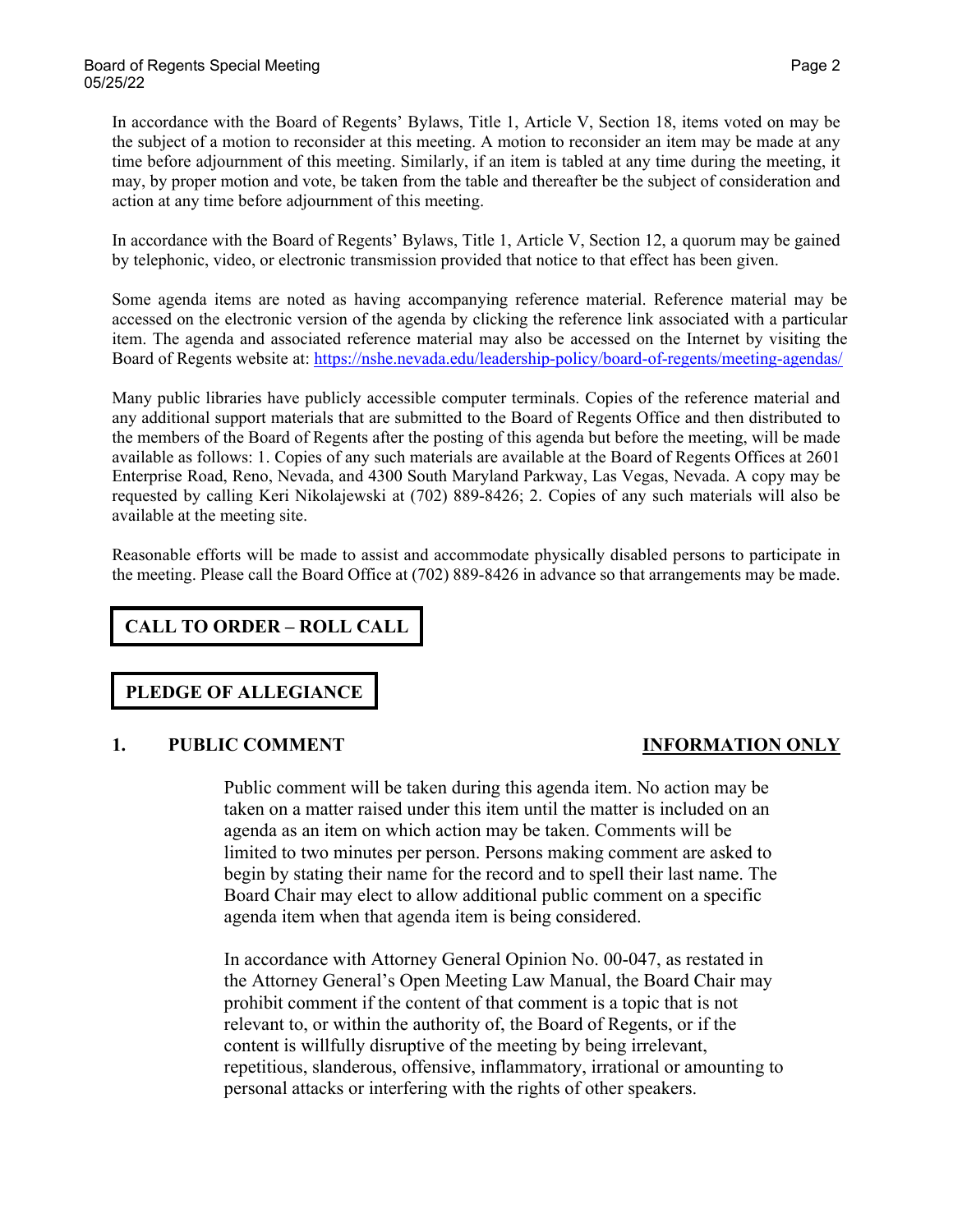## **2.** *PROCEDURES AND GUIDELINES MANUAL* **FOR POSSIBLE ACTION REVISION, DISTRIBUTION OF STUDENT REGISTRATION FEES, ACADEMIC YEARS 2023-24 AND 2024-25**

Chief Financial Officer Andrew Clinger and the institution presidents will request approval of the distribution of student registration fees for academic years 2023-24 and 2024-25 *(Procedures and Guidelines Manual, Chapter 7, Section 17)*. Student registration fees collected by each institution are used to support the State Supported Operating Budget. The remainder of the registration fee revenue is retained by the institutions to provide for student access, as well as other institutional and student related needs, including General Improvement, Capital Improvement, and student associations. *[\(Ref. BOR-2\)](https://nshe.nevada.edu/wp-content/uploads/file/BoardOfRegents/Agendas/2022/05-may-mtgs/bor-refs/BOR-2.pdf)*

*FISCAL IMPACT: The revenue associated with the distribution of the registration fee will be reflected in the State Supported Operating Budget as well as various Self-Supporting Budgets.*

*ESTIMATED TIME: 10 mins.*

### **3. 2022 SPACE STUDY INVENTORY REPORT INFORMATION ONLY**

Chief Financial Officer Andrew Clinger will present the 2022 Space Study Inventory Report to support future capital planning and budgeting cycles, specifically for the Capital Improvement Program for the 2023-25 biennium. *[\(Ref. BOR-3\)](https://nshe.nevada.edu/wp-content/uploads/file/BoardOfRegents/Agendas/2022/05-may-mtgs/bor-refs/BOR-3.pdf)*

*ESTIMATED TIME: 15 mins.*

# **4. 2023-25 NSHE INSTITUTION CAPITAL FOR POSSIBLE ACTION CONSTRUCTION, PLANNING AND DEFERRED MAINTENANCE REQUESTS**

Chief Financial Officer Andrew Clinger will present the 2023-25 Capital Improvement requests. The Board may approve the recommended ranking or rank the construction, planning and deferred maintenance projects from NSHE institutions for submission to the State Public Works Board. *[\(Refs. BOR-4a,](https://nshe.nevada.edu/wp-content/uploads/file/BoardOfRegents/Agendas/2022/05-may-mtgs/bor-refs/BOR-4a.pdf) [BOR-4b](https://nshe.nevada.edu/wp-content/uploads/file/BoardOfRegents/Agendas/2022/05-may-mtgs/bor-refs/BOR-4b.pdf) and [BOR-4c\)](https://nshe.nevada.edu/wp-content/uploads/file/BoardOfRegents/Agendas/2022/05-may-mtgs/bor-refs/BOR-4c.pdf)*

*FISCAL IMPACT: Ranking projects will provide justification for state funding that is vitally important to the projects being successfully completed.*

*ESTIMATED TIME: 120 mins.*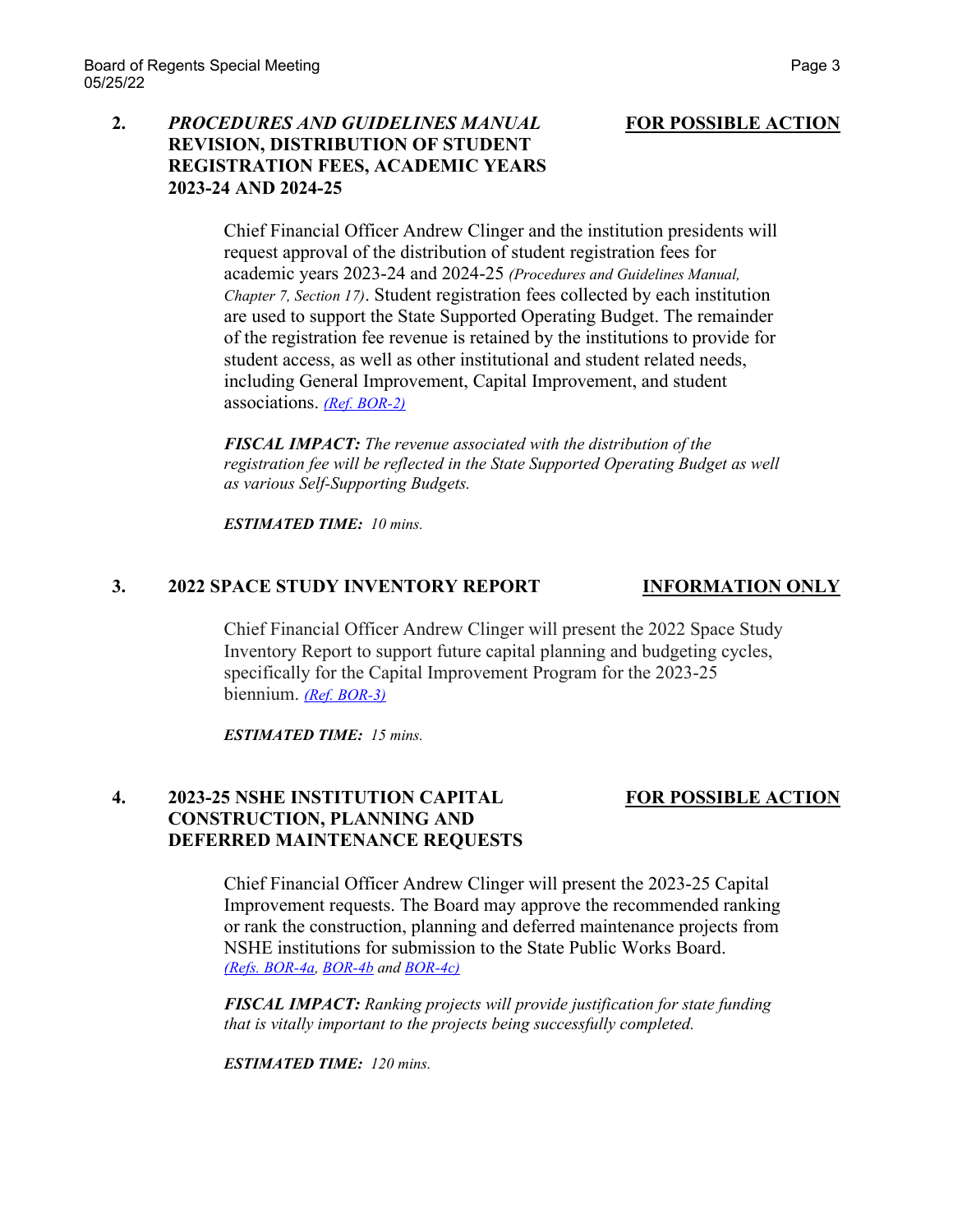## **5. MINING INDUSTRY WORKFORCE FOR POSSIBLE ACTION PARTNERSHIP AND LETTER OF INTENT ACCEPTING THE CONVEYANCE OF REAL PROPERTY CONSISTING OF THE FORMER NATIONAL GUARD ARMORY LOCATED AT 1375 13TH STREET, ELKO, NEVADA, GBC AND UNR**

GBC President Joyce M. Helens and UNR President Brian Sandoval will jointly request approval of the Letter of Intent included in Exhibit 2 related to the Real Property located at 1375 13<sup>th</sup> Street, Elko, Nevada (APN 001-620-011). *[\(Refs. BOR-5a](https://nshe.nevada.edu/wp-content/uploads/file/BoardOfRegents/Agendas/2022/05-may-mtgs/bor-refs/BOR-5a.pdf) and [BOR-5b\)](https://nshe.nevada.edu/wp-content/uploads/file/BoardOfRegents/Agendas/2022/05-may-mtgs/bor-refs/BOR-5b.pdf)*

*FISCAL IMPACT: Future facility acquisition costs are anticipated to be approximately \$200,000.*

*ESTIMATED TIME: 15 mins.*

**6. UPDATE ON SIERRA NEVADA UNIVERSITY FOR POSSIBLE ACTION TRANSFER, UNR; 1) CAMPUS BUILDINGS AND GROUNDS LEASE BETWEEN UNR AND UNR FOUNDATION'S LAKE CAMPUS LLC; 2) FIRST AMENDMENT TO THE MEMORANDUM OF AGREEMENT FOR THE TRANSFER OF SIERRA NEVADA UNIVERSITY; 3) ASSIGNMENT OF THE BUILDING LEASE FOR THE TAHOE CENTER FOR ENVIRONMENTAL SCIENCE; AND 4) ASSIGNMENT OF OPTION TO PURCHASE A PORTION OF THE TAHOE CENTER FOR ENVIRONMENTAL SCIENCE**

> UNR President Brian Sandoval will request approval of the following transactions necessary for the acquisition of Sierra Nevada University, authorizing the Board Chair or designee, after review and approval by NSHE Chief General Counsel, to execute the following documents for the Nevada System of Higher Education on behalf of the University of Nevada, Reno: *[\(Refs. BOR-6a](https://nshe.nevada.edu/wp-content/uploads/file/BoardOfRegents/Agendas/2022/05-may-mtgs/bor-refs/BOR-6a.pdf) and [BOR-6b\)](https://nshe.nevada.edu/wp-content/uploads/file/BoardOfRegents/Agendas/2022/05-may-mtgs/bor-refs/BOR-6b.pdf)*

- 1. Campus Buildings and Grounds Lease between UNR and UNR Foundation's Lake Campus LLC (999 Tahoe Blvd., Incline Village, NV, APN 127-040-04; 291 Country Club Dr., Incline Village, NV, APN 127- 040-10; 1008 Tahoe Blvd., Incline Village, NV, APN 130-050-11) (Exhibit 2) *[\(Ref. BOR-6c\)](https://nshe.nevada.edu/wp-content/uploads/file/BoardOfRegents/Agendas/2022/05-may-mtgs/bor-refs/BOR-6c.pdf)*;
- 2. First Amendment to the Memorandum of Agreement (Exhibit 3) *[\(Ref. BOR-6d\)](https://nshe.nevada.edu/wp-content/uploads/file/BoardOfRegents/Agendas/2022/05-may-mtgs/bor-refs/BOR-6d.pdf)*;
- 3. Assignment of the Lease for the Tahoe Center for Environmental Science (291 Country Club Dr., Incline Village, NV, APN 127-040-09) (Exhibit 4) *[\(Ref. BOR-6e\)](https://nshe.nevada.edu/wp-content/uploads/file/BoardOfRegents/Agendas/2022/05-may-mtgs/bor-refs/BOR-6e.pdf)*; and
- 4. Assignment of Option to Purchase and Escrow Instructions (291 Country Club Dr., Incline Village, NV, APN 127-040-09) (Exhibit 5) *[\(Ref. BOR-6f\)](https://nshe.nevada.edu/wp-content/uploads/file/BoardOfRegents/Agendas/2022/05-may-mtgs/bor-refs/BOR-6f.pdf)*

*ESTIMATED TIME: 30 mins.*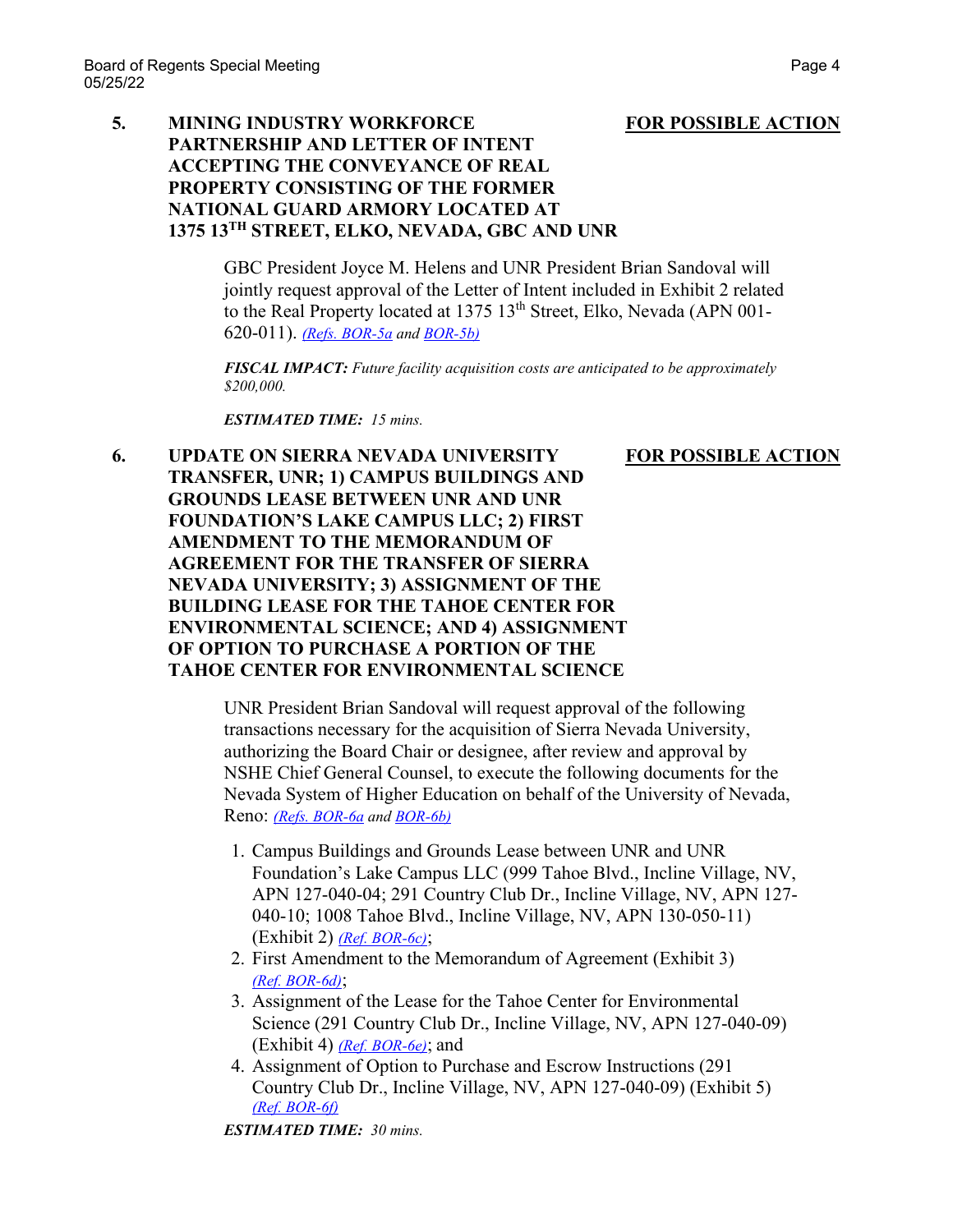## **7. CODE REVISION, EMERGENCY COVID-19 INFORMATION ONLY VACCINATION POLICY**

Officer in Charge Crystal Abba and Interim Chief General Counsel Jimmy Martines will present for information proposed revisions to the NSHE Code *(Title 2, Chapter 12)* which sets forth policies and procedures regarding the COVID-19 vaccine requirement for all NSHE employees. The Board will provide direction for the proposed amendments that will be presented for action at a subsequent meeting of the Board to be held not sooner than 30 days after the May 25, 2022, special Board meeting, in accordance with Title 2, Chapter 1, Section 1.3.3 of the Code. *[\(Ref. BOR-7\)](https://nshe.nevada.edu/wp-content/uploads/file/BoardOfRegents/Agendas/2022/05-may-mtgs/bor-refs/BOR-7.pdf)*

*ESTIMATED TIME: 45 mins.*

## **8. ONE-YEAR EXTENSION OF EMPLOYMENT FOR POSSIBLE ACTION AGREEMENT, PRESIDENT JOYCE M. HELENS, GBC**

Officer in Charge Crystal Abba will request approval of an amended Employment Agreement between GBC President Joyce M. Helens and the Board of Regents, extending the termination date of the Agreement from June 30, 2023, to June 30, 2024. *[\(Ref. BOR-8\)](https://nshe.nevada.edu/wp-content/uploads/file/BoardOfRegents/Agendas/2022/05-may-mtgs/bor-refs/BOR-8.pdf)*

*ESTIMATED TIME: 10 mins.*

### **9. NEW BUSINESS INFORMATION ONLY**

Items for consideration at future meetings may be suggested. Any discussion of an item under "New Business" is limited to description and clarification of the subject matter of the item, which may include the reasons for the request, and no substantive discussion may occur at this meeting on new business items in accordance with the Nevada Open Meeting Law (NRS 241.010 *et seq*.).

*ESTIMATED TIME: 5 mins.*

### **10. PUBLIC COMMENT INFORMATION ONLY**

Public comment will be taken during this agenda item. No action may be taken on a matter raised under this item until the matter is included on an agenda as an item on which action may be taken. Comments will be limited to two minutes per person. Persons making comment are asked to begin by stating their name for the record and to spell their last name. The Board Chair may elect to allow additional public comment on a specific agenda item when that agenda item is being considered.